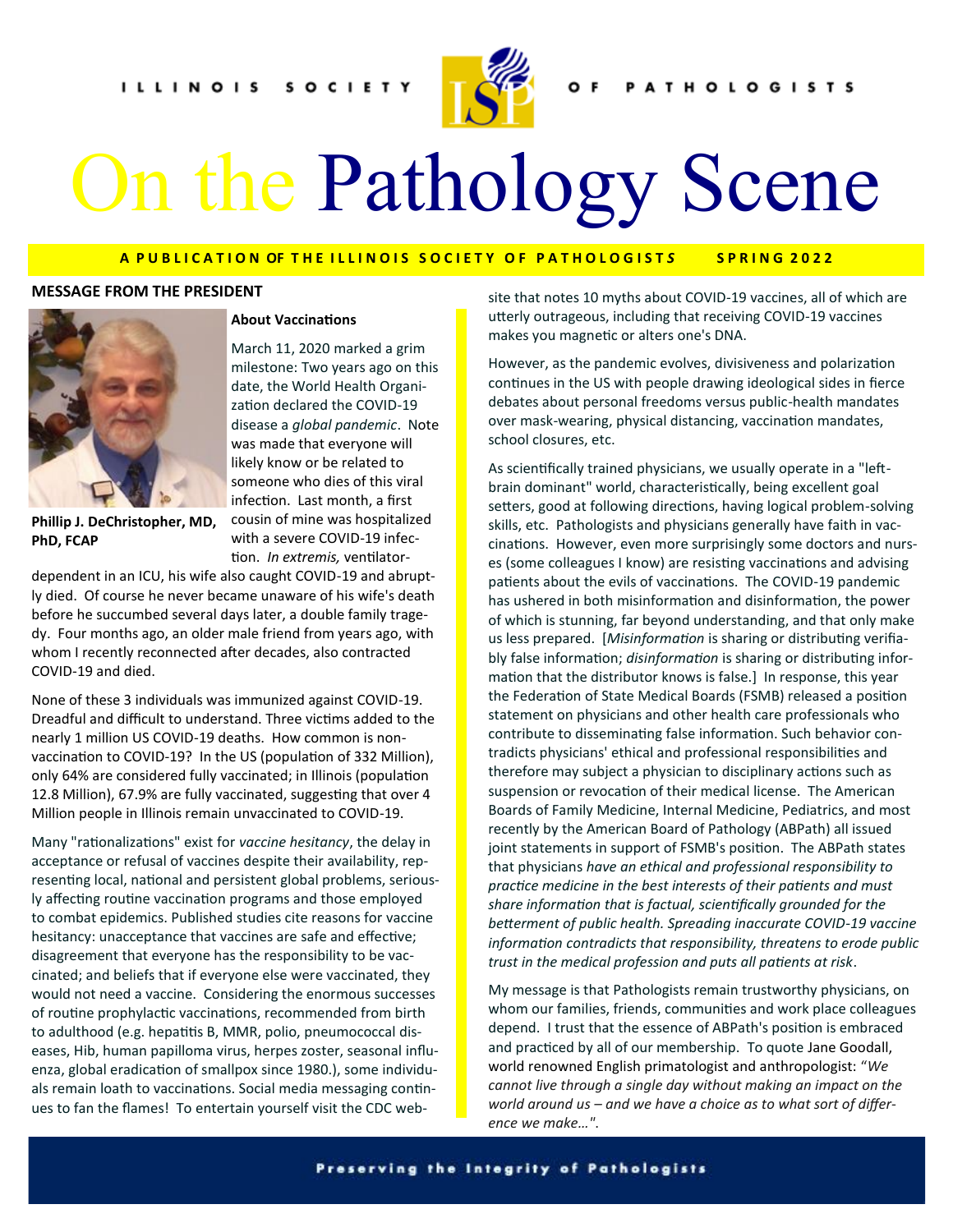

**Eleni Bourtsos, MD**

# **LEGISLATIVE UPDATE HB 4703 "NO SURPRISE ACT"**

On the legislative front, the new legislative cycle for the state of Illinois is coming to a close. As part of this legislative cycle, House Bill 4703 was introduced to update the Illinois law on surprise billing in alignment with the federal No Surprise Act (NSA) which became effective January 1, 2022.

Opening the Illinois law on surprise billing offered an opportunity for the ISP with the assistance of CAP to enhance the Illinois Network Adequacy Law and re-visit the hospital-based adequacy language that was deleted by insurers from the Illinois State Medical Society (ISMS) backed legislation in 2016 which was subsequently enacted into law. The following request was recently made to the ISMS:

*"We have reviewed HB 4703 and have attached the following amendments to enhance Illinois's network adequacy provisions on behalf of ISP and the CAP.*

*Under current statute (215 ILCS 10), the Department of Insurance assesses the network adequacy of physicians and other providers to provide oversight of health plans' access to services and facility-based physicians. However, the law explicitly omits pathology, radiology, emergency medicine, and neonatology from the list of physicians subject to review. Additionally, the current language suggests facility-based physician network adequacy is only subject to assessment when 'applicable under contract', and thus, we request listing the specialties on page 19 of HB 4703 regarding facility-based network adequacy.*

*The law's requirements remain ambiguous to ensure health plans are providing reasonable access to hospital-based specialties to meet the current health care needs of beneficiaries and to provide for robust oversight of health plans by the Department of Insurance.*

*Thank you for your consideration of our language to ensure adequate access to hospital-based physicians."*

Currently, states such as Louisiana, New Hampshire, Virginia, and Washington have network adequacy language that includes hospital-based physician specialties and strengthen network reviews offered by health plans.

However, the Illinois Insurance Department did not support this language and the amendment was not offered by ISMS. In the near future the ISP with the assistance of CAP will reach out to the hospital-based state specialty societies of Anesthesia, Emergency Medicine, Radiology and Neonatology to gather ISMS support for this change.

# **HOSPITAL BLOOD SHORTAGE UPDATE**

Hospital transfusion services have been facing unprecedented blood product shortages over the past several years. While platelet inventories are frequently the most acute, cryoprecipitated antihemophiliac factor ("Cryo") has been chronically in short supply both regionally and nationally. In addition to group O, Rh(D) negative red blood cells, we have seen periodic shortages in other blood types as well. Led by the Illinois Association of Blood Banks (ILABB), over 55 members of the ILABB met on January 18th, 2022 to discuss the current state of blood donations and product availability in Illinois. Dr. Phillip DeChristopher discussed what Washington State has done to triage healthcare in times of crisis and limited resources and recommended that pathologists have discussions with hospital ethicists and medical staffs to establish guidelines to inform blood utilization and triage during trauma and other high risk events. The ILABB also held an educational roundtable last fall to discuss strategies to mitigate blood product shortages, including Dr. Glenn Ramsey, Dr. Jason Crane, and myself.



The CAP is a member of the Alliance for a Strong Blood Supply, a coalition of other hospital, medical and laboratory groups committed to ensuring sufficient blood is available for all patients. The group met on March 3 to share best practices aimed at supporting the stewardship of the blood supply. Dr. Ramsey, Chair of the CAP Transfusion, Apheresis, and Cellular Therapy Committee, represented the

**Mark D. Pool, MD**

CAP at this meeting. The group dis-

cussed the overuse of the "universal" Type O, Rh(D)-negative blood and made the following recommendations for reserving Group O blood in three cohorts of females of childbearing potential: those who are group O Rh(D)-negative, those who are Rh(D)-negative requiring transfusion when type-specific blood is unavailable, and those of unknown blood type who require red blood cell (RBC)s before the completion of pretransfusion testing. Further, hospital transfusion services should closely monitor with the current use of Rh(D)-negative inventory blood supply and urgently develop policies that outline when patients should be switched to Rh(D) positive RBCs to avoid depletion of the group O Rh(D)-negative supply. There are a number of local and national resources available to help inform you of national and regional challenges to the blood supply and practical strategies that you can employ to mitigate acute and chronic blood product shortages. The AABB also recently held a Blood Summit moderated by leaders of various blood collection facilities to discuss ongoing challenges to the blood supply. A recording of this is available here.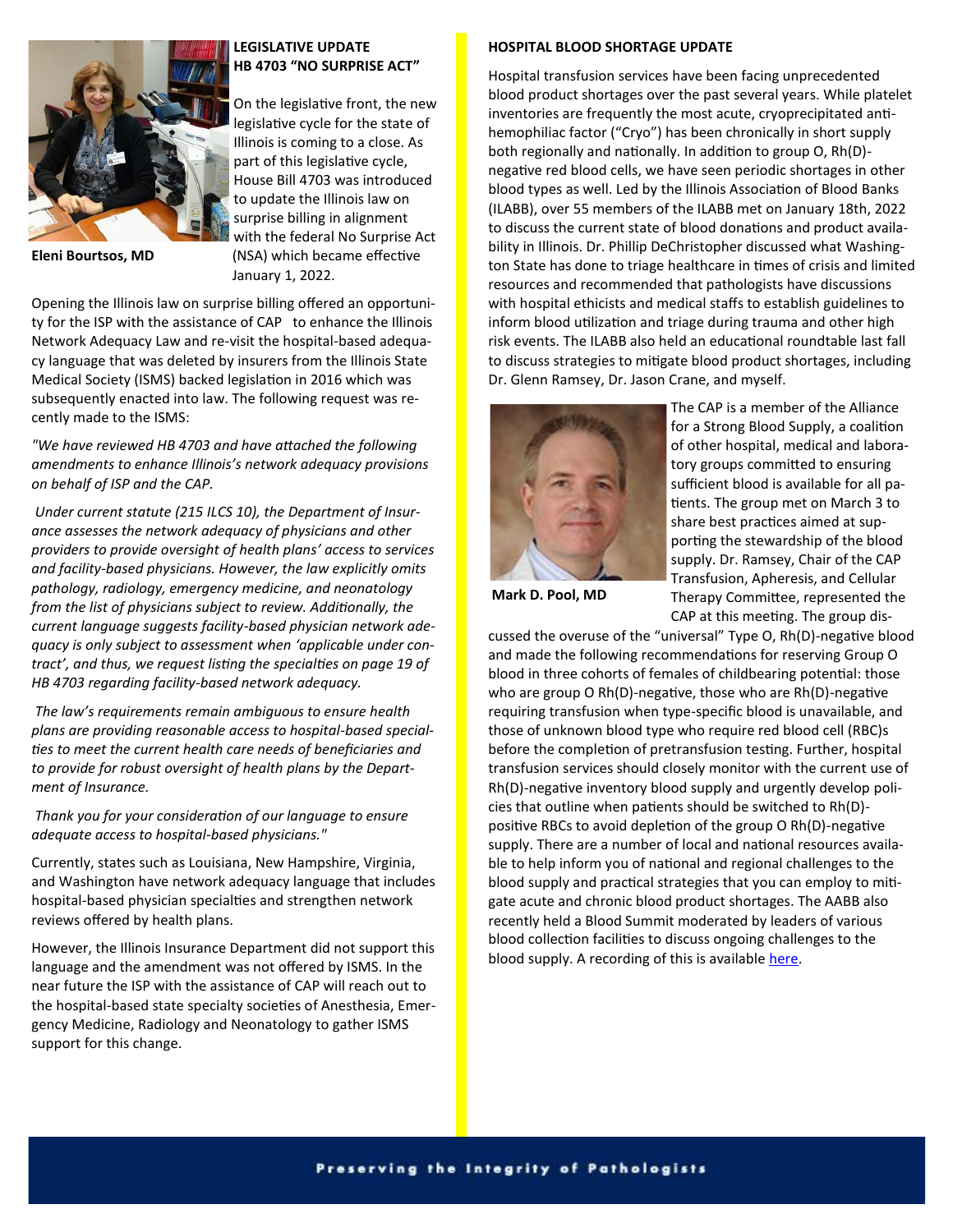

# **MESSAGE FROM THE RESIDENT BOARD MEMBER**

Social media registers to all of us on a personal spectrum: from bemoaning it to a full-fledged addiction. Advice on most fun things in life will lead to the same notion of moderation. And, for those of us that engage our friends, family, colleagues, patients, and the general pathology community on social media, there is limitless connectivity.

**Constantine Kanakis, MD, MSc**

I've written on the topics of professional utility and leveraging social media in pieces like "Handshakes, Follows, and Shares" (with Mirza, K in *Critical Values)* or "The Network that Never Sleeps" (with Mukhopadhyay, S, et al. in *Laboratory Medicine*). But let me precipitate out the basics and provide you foundational start. Whether you're a seasoned consultant, early career pathologist, resident, or fellow, there are ways to use Twitter or Instagram to your advantage: professionally, academically, and personally.

The professional benefits might be glaringly obvious to some but expanding your professional network can simultaneously increase your "go-to" pool of curbside consultant colleagues *and* it can exponentially expand your professional voice, image, and dare I say—brand. If one is so inclined, the quality of your consults might not simply be enough to expand your business or reach more clients/partners. Creating that buzz is a useful tool in getting people interested in working with you. Too keep that momentum going, the same rules apply to young influencers on YouTube or TikTok: keep producing high-quality content. To us, that means meaningful discussions, important scientific papers, and messages that advance the culture and outcomes of Pathology and Laboratory Medicine. In essence, this might be the new *publish or perish*.

If you engage in some savvy tech-oriented thinking, you might be able to use it to your advantage. First, consider having a simple, reproducible "brand." A logo, a color palate, a signature, consistent across your Twitter, Instagram, Facebook, etc. accounts. (Note: it does help to have multiple, similarly named profiles across the different platforms to both reach the most people and self-promote your own content.) Second, consider what it is you want to say. Do you like to share interesting cases? Do you hope to promote a program or advocacy initiative? Would you like to collaborate with colleagues on projects? Maybe you're even interested in reaching patient populations as a contributing expert in forums or diagnosis-based support groups. This last one is garnering *a lot* of attention these days as patients are reaching out directly to their pathologists to discuss their results as part of the CURES Act. Finally, have some fun. While formal publications and traditional scientific research will always be the mainstay for official communication in our field,

impact factors are becoming largely replaced with altmetrics. Your presence on social media exists in tandem to the tradition

al roles we all play in community, academic, or private practice. All this connectivity can continue shining a light on the invaluable contributions we make to medical care, every day.

## **SUPPORT THE FUTURE OF OUR SOCIETY AS A CAP PATHOLOGIST PIPELINE CHAMPION**

Dear Esteemed Pathology Colleagues,

A Pathologist Pipeline Champion is a pathologist or pathology resident who will be an active role model by demonstrating what a pathologist does; who can advocate for pathology by providing opportunities either directly or through others to engage students in the multiple facets of pathology and by providing online resources; and who can mentor students and advise them regarding applying to pathology residency.



**Kalisha Hill, MD, MBA, FCAP, FASCP**

The CAP Pathologist Pipeline Champions raise awareness of the importance of pathology and laboratory medicine within health care. Building a robust pipeline is very important to proactively address reported concerns about an impending shortage of practitioners and decreased interest in pathology as a specialty.

## **[Learn more about the program.](https://nam11.safelinks.protection.outlook.com/?url=https%3A%2F%2Fwww.cap.org%2Fmember-resources%2Fresidents%2Fcap-for-medical-students%2Fpathologist-pipeline-champions&data=04%7C01%7Ckalisha.hill%40amitahealth.org%7Cf216af7da9b74ed49f9908da08204f6c%7Cf81dc21)**

For those ready to commit to being a Champion, the CAP hosts quarterly networking meetings to share ideas, successes, and discuss challenges as they encourage medical students to choose pathology as a specialty. There is no deadline to sign up and if your schedule does not allow for your attendance at the quarterly meetings they are recorded and shared afterwards.

# **[Submit your application.](https://nam11.safelinks.protection.outlook.com/?url=https%3A%2F%2Fcappipeline.smapply.org%2Fprog%2Fpathologist_pipeline_champion_application%2F&data=04%7C01%7Ckalisha.hill%40amitahealth.org%7Cf216af7da9b74ed49f9908da08204f6c%7Cf81dc21ac1e5436c8b05d5f08b5a92bd)**

I am looking forward to having many of you, both in private practice and academic facilities engaging further into the future of pathology. We must sustain this wave of pathology and laboratory medicine visibility to the public and attract the best and brightest into our specialty!

(docma8@yahoo.com)

Chair, Pathology Pipeline Committee of the CAP Board of Governors